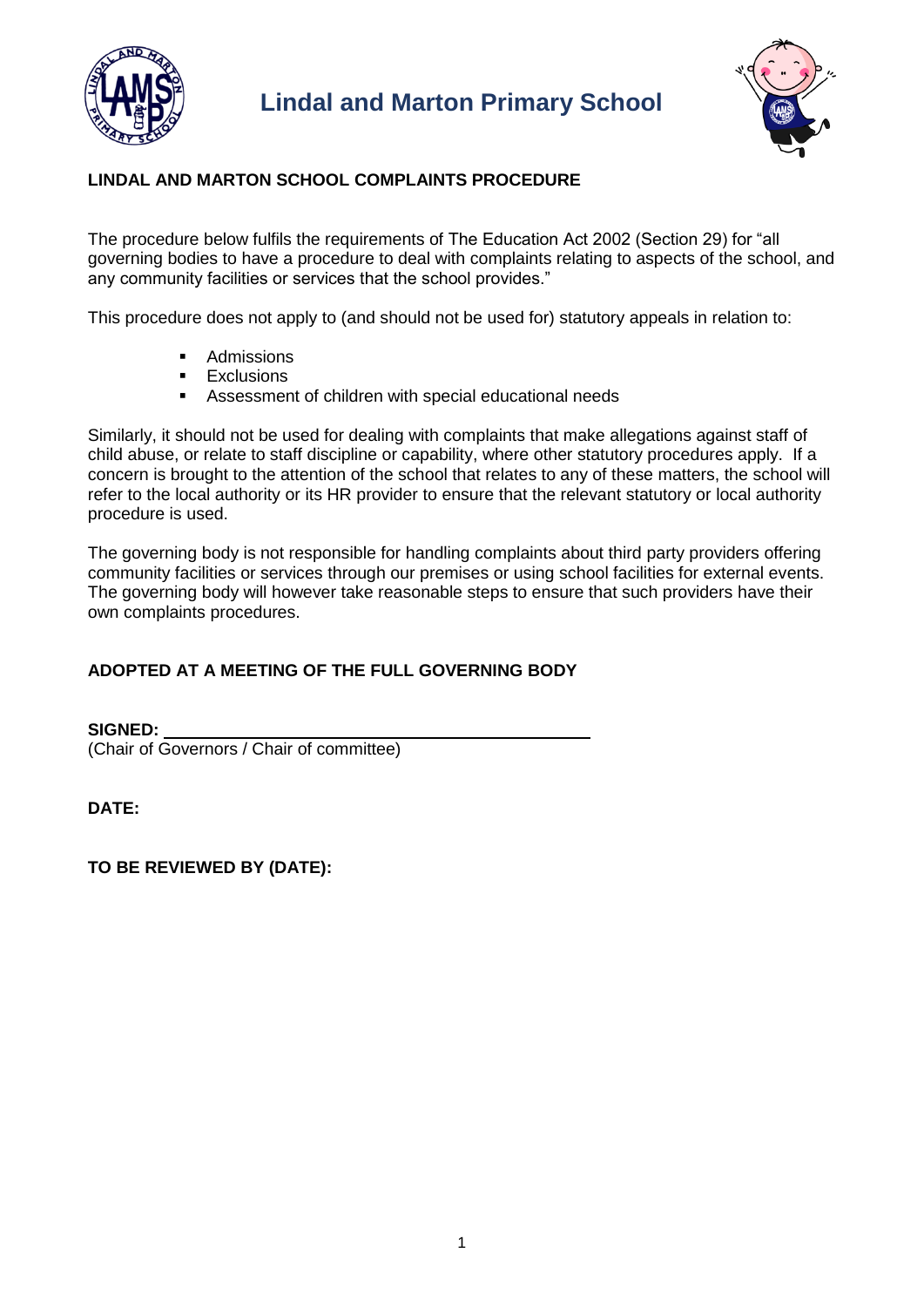## **Who can raise a concern or make a complaint?**

Anyone who has dealings with the school can use this procedure, whether a pupil, a parent or carer, a visitor, a neighbour, or a provider of a service to the school. If you wish to raise a concern or complain on someone else's behalf, the school will only deal with this if the person on whose behalf you are complaining is unable to do so for themselves. If this is the case, we may be able to direct you to or obtain support from a local advocacy service, such as [People First.](http://www.peoplefirstcumbria.org.uk/)

### **How will my concern or complaint be handled?**

Our procedure has three stages:

- 1. Responding to concerns
- 2. Investigating complaints
- 3. Appeal to the governing body

At any point in the handling of your complaint, there is also the possibility of a 'resolution' meeting. The school will try to deal with your complaint as quickly as possible. If you have concerns about the time being taken, you should raise this with the Clerk to the governing body.

We expect concerns and complaints to be brought to the attention of the school as quickly as possible. Complaints notified to the school after three months from the date of any incident will usually be ruled 'out of time', unless there are exceptional circumstances.

If you report any of the concerns in the list below, we will need to refer to the local authority or other adviser to ensure that the relevant statutory or local authority procedure is used.

- the admission of your child
- the exclusion of your child
- local authority processes for assessing children with special educational needs
- allegations against staff of child abuse or other disciplinary matters

#### 1. Responding to concerns

If your concern is about something that a person has or has not done, for example a member of staff, the Headteacher, a governor, or a volunteer, you should make an arrangement through the school office to discuss the concern with that person or their manager. If your concern is about an aspect of school practice or policy, you should contact the Headteacher. We want to respond to your concern as quickly as possible, but it may not be possible to arrange an immediate meeting: an appointment within a few days may be necessary. Please do not approach staff while they are 'on duty'.

We can reassure you that most concerns are usually resolved at this stage. We will give you a verbal response, usually within 5 school days, and may confirm this in writing.

#### 2. Investigating complaints

If you remain dissatisfied by our response to your concern, then you should make a formal complaint in writing to the Headteacher, even if you have already met and discussed the concern. The Headteacher will arrange for the complaint to be investigated. If your complaint is about the Headteacher, you should contact the Chair of Governors who will arrange for it to be investigated by a nominated member of the governing body. If your complaint is about the Chair of Governors, you should contact the Clerk to the governing body, who will make the arrangement. In all cases,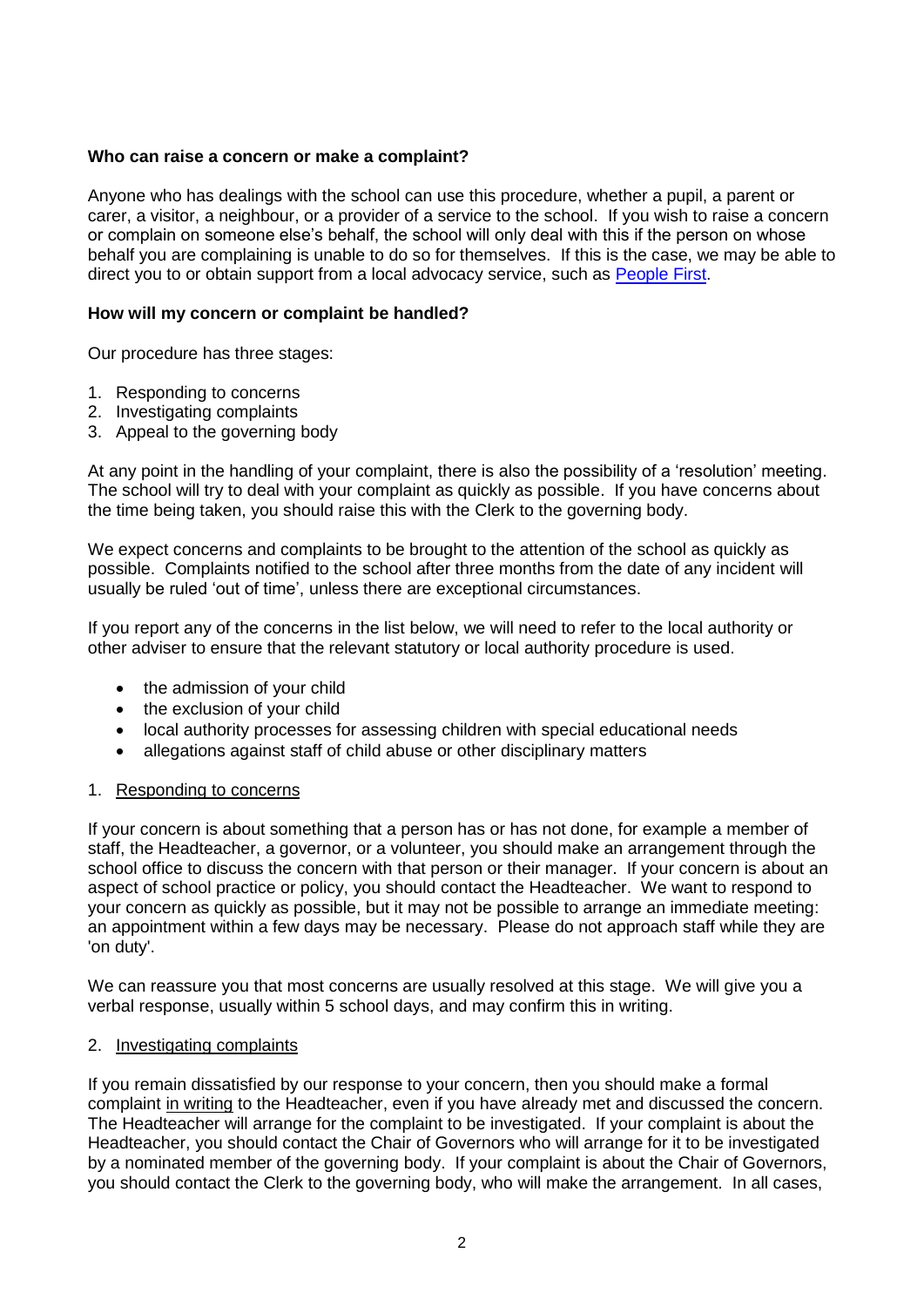- state that you are making a complaint
- give specific details
- say what you want the school to do to put things right

If you need help to set out your complaint in writing, the school will arrange for this for you. All letters should be sent to the school address, marked 'Confidential: for immediate attention'.

The Headteacher, staff member or governor nominated to investigate and respond to your complaint should,

- Contact you and arrange to meet or discuss the complaint and confirm with you, what will be investigated;
- Review any documents and meet with relevant staff and/or witnesses (though governors will not usually interview children);
- Seek and consider independent advice, such as from the local authority;
- Write a response letter with a decision and explain how to make any appeal.

Please be aware that if your complaint alleges misconduct by a member of staff, the school must use a separate procedure which is confidential to the employer and employee. You will not normally be given any details of the outcome and the right of appeal does not apply.

This process should take no longer than 20 school days. If there is likely to be a delay, the investigator should contact you again to explain why and indicate a new timescale.

### 3. Appeal to the governing body

If you remain dissatisfied with the outcome of the investigation, you may appeal to the governing body. The Chair of Governors (or the Clerk) will arrange for a panel of governors to consider your appeal and respond to you within a set timescale. For complaints about staff (except the Headteacher) or volunteers who work in school, this is the final stage of the complaints procedure and the panel's decision is final. If you are complaining about the Headteacher, or about a member of the governing body and are dissatisfied with the nominated governor's response, you have a right to appeal to a panel of governors (not including the nominated governor who first investigated your complaint).

The letter giving the school's decision following the investigation will tell you how to make an appeal. This is usually by writing to the Clerk within 10 school days of the date of the response letter. The governing body will arrange for a panel of three governors to **review your complaint.** After this **review** the panel may decide to hear your complaint in person before making a decision and you will be invited to meet with the panel. After which panel will notify you of their decision. This will include informing you that the school's procedure has been exhausted and that the matter is now closed. There is no further right of appeal to the school against the decision.

The appeal process should take no longer than 20 school days. If there is likely to be a delay, the Chair of the appeal panel should contact you again to explain why and indicate a new timescale.

### **The Secretary of State**

You have a separate right to complain to the Secretary of State if you believe that the governing body has acted unreasonably or is failing to carry out its statutory duties properly. Telephone 0370 000 2288 or go to<https://www.gov.uk/government/organisations/department-for-education>

### **Ofsted**

If your complaint is about a whole school issue, you have a separate right to complain to the Office for Standards in Education (Ofsted). Contact details can be found at [www.ofsted.gov.uk](http://www.ofsted.gov.uk/). Note,